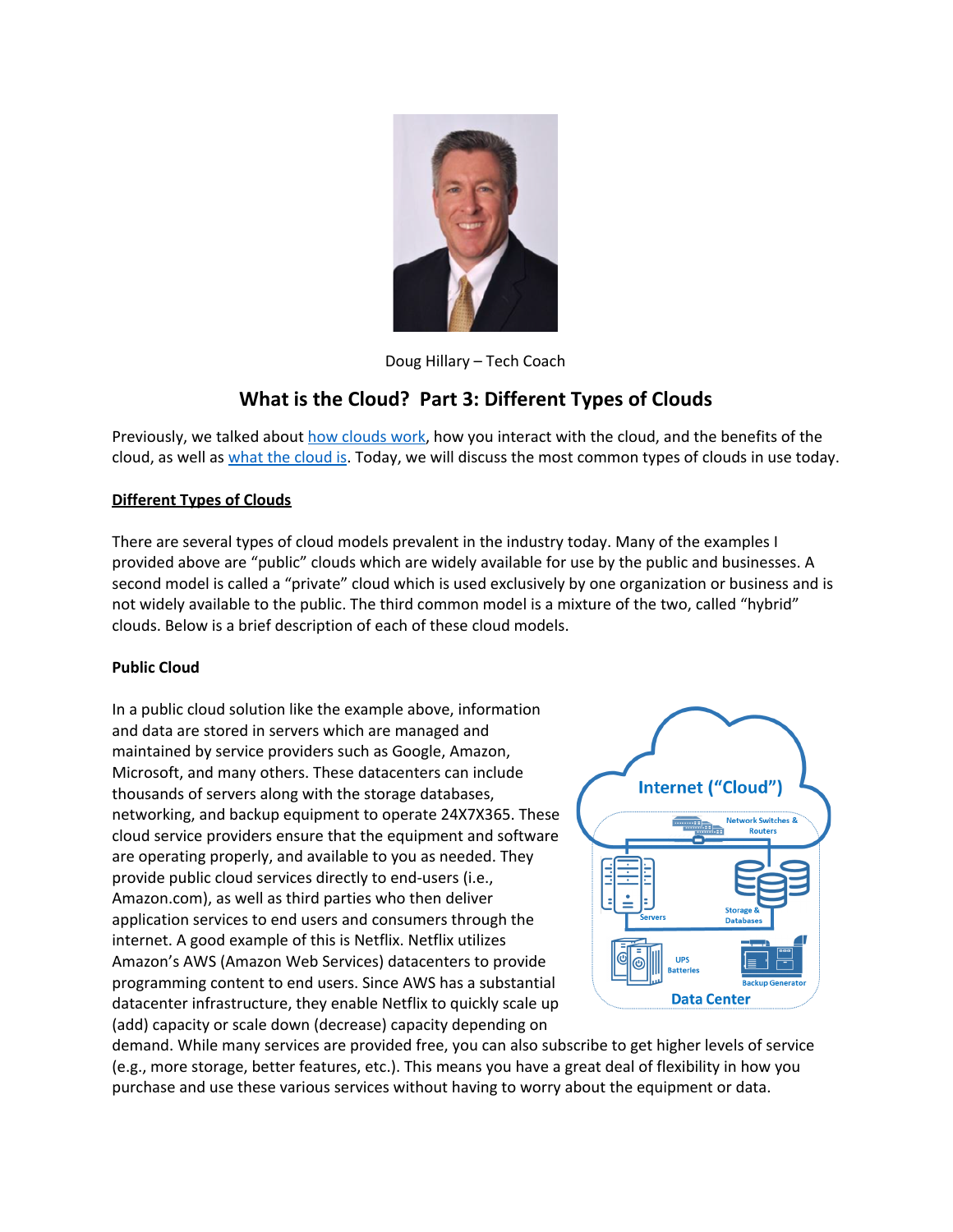#### **Private Cloud**

Private clouds are represented by an infrastructure that is owned and operated by a single entity or organization and can be managed either externally by a third party or by the organizations' own IT department. Most organizations opt for private clouds due to concerns over data privacy, security, and risk, particularly for highly sensitive information or applications. A private cloud also allows the organization to fully manage the environment and control any changes in the infrastructure or applications which can minimize disruptions or problems which can occur due to hardware or software changes.

## **Hybrid Cloud**

A hybrid cloud is essentially the combination of a public and private cloud infrastructure. This allows an organization to gain the benefits of both public and private cloud models. For example, the organization may store sensitive customer information or financial data on a private cloud but may utilize a public cloud for less critical functions or applications (e.g., software development and testing). Another good example would be the need to meet higher temporary demand like holiday shopping. In this case, an organization could tap into the available capacity of the public cloud to support the higher demand during the holiday without having to invest in the infrastructure which could sit idle the rest of the year.

## **Public Clouds and "Personal Clouds"**

As a consumer you have many choices to store and backup your data and information. As described in the previous section, you can use a public cloud service like Apple's iCloud, Google's Drive, Dropbox, or many other offerings. Public cloud services provide an inexpensive, scalable, and easy way to back up your data, music, photos, books, or other files from your mobile devices (or PC) to the cloud. There are



many options to choose from which are easy to set up and manage, and relatively safe. However, if you do not trust having your data in the cloud or wish to have more control or privacy with your data, you can also create your own private cloud. You can set up your own private cloud by connecting storage device(s) or hard drives to your network. If you set it up properly, you will be able to access your data from anywhere, just like public cloud services. While there is a higher up-front cost, it provides an interesting and useful option to consider.

### **Advantages of Public Cloud Services:**

There are many advantages of public cloud storage services like Apple iCloud, Google Drive, Amazon Cloud Drive, Dropbox, Microsoft OneDrive to store and backup your data, photos, videos, or music.

● Cost effective – generally these services offer a certain amount of storage for free (i.e., 5 GB for iCloud, 15 GB for Google Drive or Google One, 2 GB for Dropbox) and charge more for higher levels of storage. However, it can get expensive if you need a lot of storage. For example, 10 TB storage on Google is \$99.99/month.